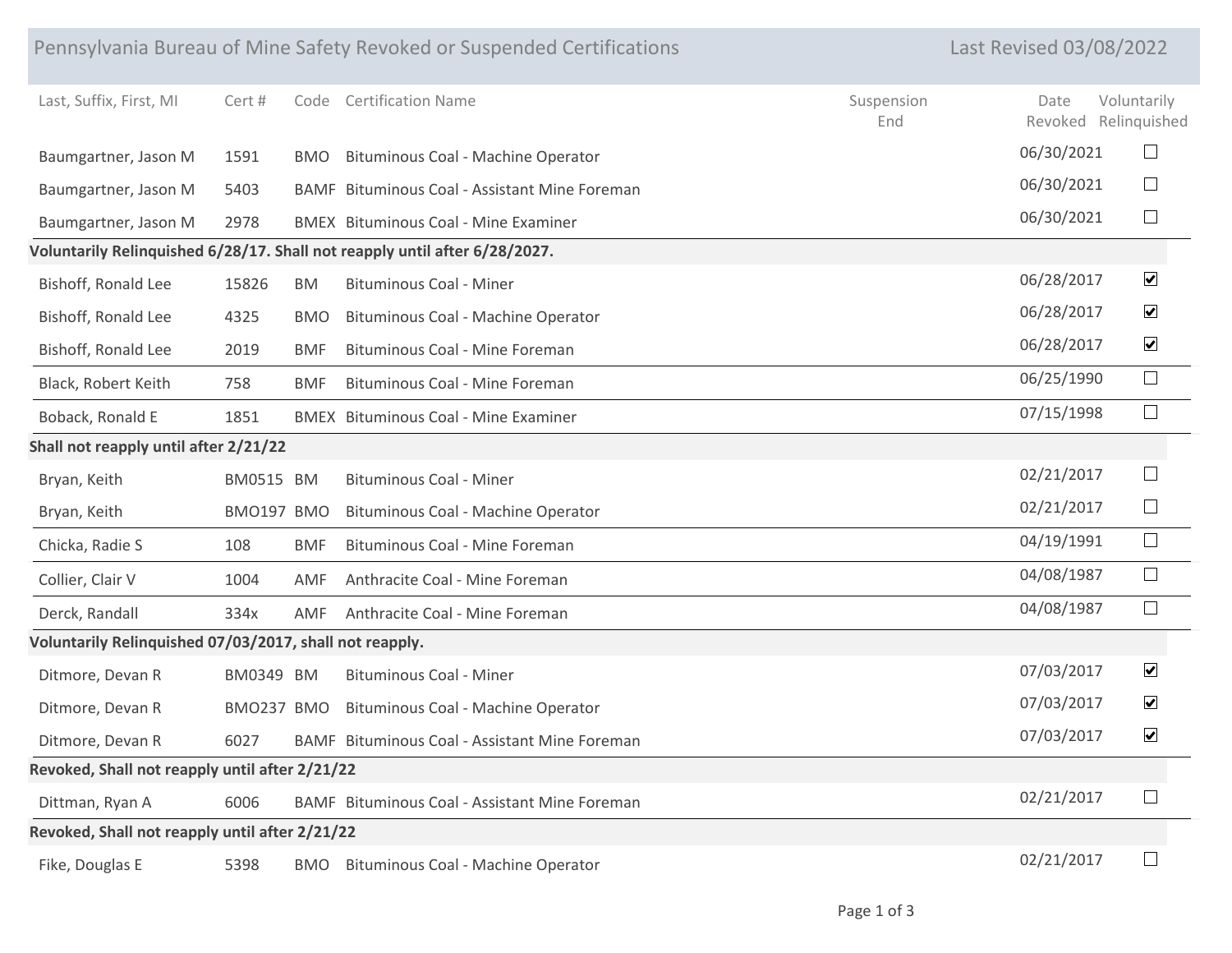| Last, Suffix, First, MI                        | Cert # | Code       | <b>Certification Name</b>                                                | Suspension<br>End | Date<br>Revoked Relinquished | Voluntarily          |
|------------------------------------------------|--------|------------|--------------------------------------------------------------------------|-------------------|------------------------------|----------------------|
| Fike, Douglas E                                | 12315  | <b>BM</b>  | <b>Bituminous Coal - Miner</b>                                           |                   | 02/21/2017                   | $\Box$               |
| Forman Jr, Donald E                            | 3003   | BM         | <b>Bituminous Coal - Miner</b>                                           |                   | 01/18/2011                   | $\Box$               |
| Forman Jr, Donald E                            | 238    | <b>IMF</b> | Industrial Minerals - Mine Foreman                                       |                   | 01/18/2011                   | $\Box$               |
|                                                |        |            | Voluntarily Relinquished 3/10/20. Shall not reapply until after 3/10/25  |                   |                              |                      |
| Geary, Steven W                                | 727    |            | <b>BMEL</b> Bituminous Coal - Mine Electrician                           |                   | 03/16/2020                   | $\blacktriangledown$ |
| Geary, Steven W                                | 1823   | <b>BMF</b> | Bituminous Coal - Mine Foreman                                           |                   | 03/16/2020                   | $\blacktriangledown$ |
| Hegedis, Ronald E                              | 5844   | <b>BMO</b> | Bituminous Coal - Machine Operator                                       |                   |                              | $\Box$               |
| Himmelberger, David                            | 3085   | AMF        | Anthracite Coal - Mine Foreman                                           |                   | 12/05/2006                   | $\Box$               |
| Kaplon, John T                                 | 1639   | <b>BMO</b> | Bituminous Coal - Machine Operator                                       |                   | 12/12/2005                   | $\Box$               |
| Knorr, Wallace E                               | 10211  |            | AAMF Anthracite Coal - Assistant Mine Foreman                            |                   | 10/20/1994                   | $\Box$               |
| Kocher Sr, Richard D                           | 3008   | AMF        | Anthracite Coal - Mine Foreman                                           |                   | 11/09/1992                   | $\Box$               |
| Kocher Sr, Richard D                           | 3087   | AMF        | Anthracite Coal - Mine Foreman                                           |                   | 12/16/1994                   | $\Box$               |
| <b>Revoked 08/17/2017</b>                      |        |            |                                                                          |                   |                              |                      |
| Kosky, John E                                  | 2131   | <b>BMO</b> | Bituminous Coal - Machine Operator                                       |                   | 08/17/2017                   | $\vert \ \ \vert$    |
| Kosky, John E                                  | 5443   |            | BAMF Bituminous Coal - Assistant Mine Foreman                            |                   | 08/17/2017                   | ⊔                    |
| Kosky, John E                                  | 3016   |            | <b>BMEX</b> Bituminous Coal - Mine Examiner                              |                   | 08/17/2017                   | $\Box$               |
| Merringer, Michael R                           | 513    | IMF        | Industrial Minerals - Mine Foreman                                       |                   |                              |                      |
|                                                |        |            | Revoked, Voluntarily Relinquished, Shall not reapply until after 2/21/20 |                   |                              |                      |
| Rice, Jeremy C                                 | 6007   |            | BAMF Bituminous Coal - Assistant Mine Foreman                            |                   | 07/10/2017                   | $\blacktriangledown$ |
| Revoked, Shall not reapply until after 2/21/22 |        |            |                                                                          |                   |                              |                      |
| Rosenberger, Thomas L                          | 10929  | BM         | <b>Bituminous Coal - Miner</b>                                           |                   | 02/21/2017                   | $\Box$               |
| Rosenberger, Thomas L                          | 5673   | <b>BMO</b> | Bituminous Coal - Machine Operator                                       |                   | 02/21/2017                   | $\Box$               |
| Satterfield, Jesse L                           | 2918   |            | <b>BMEX</b> Bituminous Coal - Mine Examiner                              |                   | 07/14/2014                   | $\Box$               |
| Thorpe, Thomas L                               | 8503   | <b>BGD</b> | Bituminous Coal - Gas Detection (Act 311)                                |                   | 07/25/2017                   | $\Box$               |